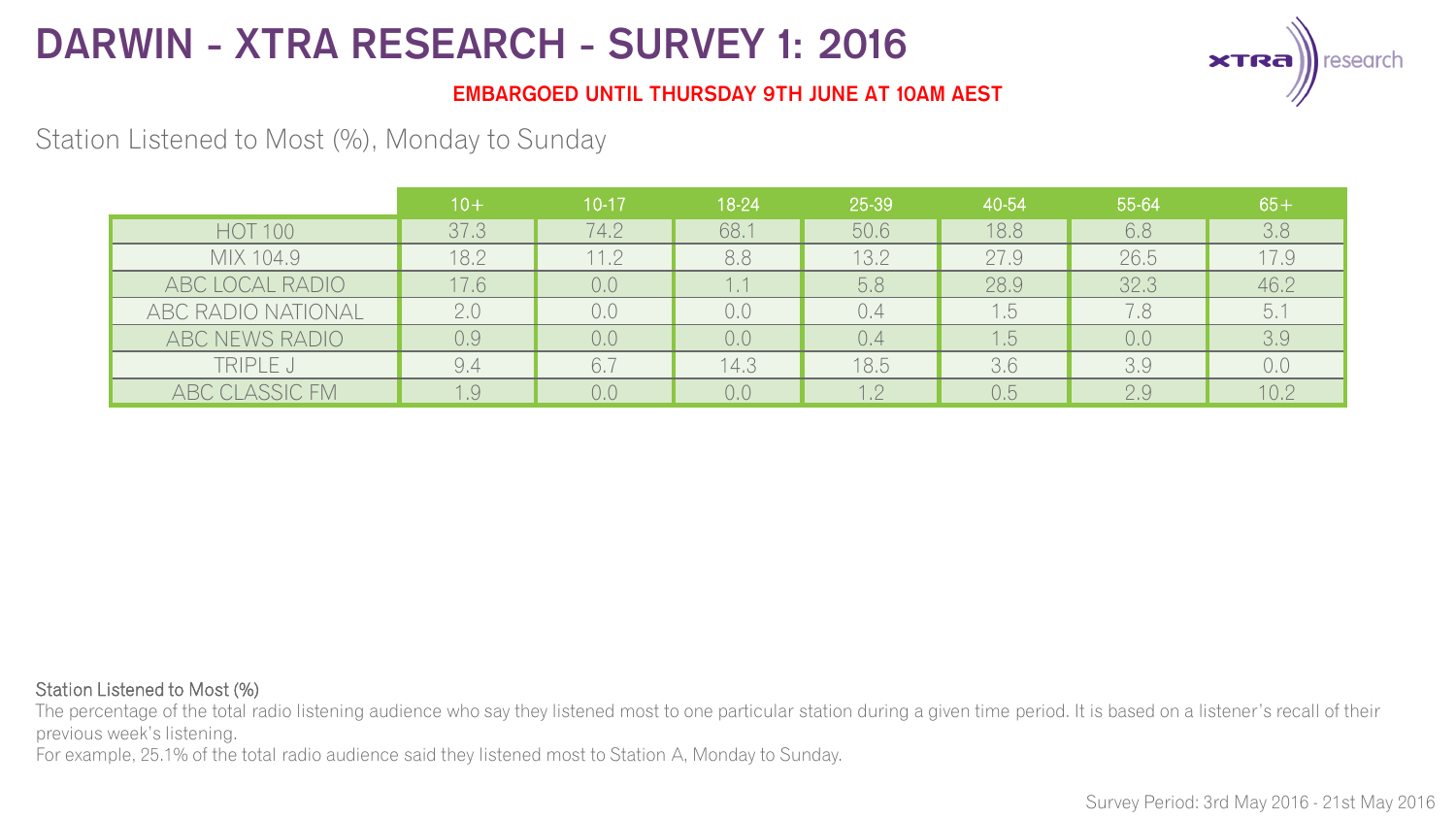

### **EMBARGOED UNTIL THURSDAY 9TH JUNE AT 10AM AEST**

### Session Listened to Most (%)

|                    | <b>Breakfast</b> | Morning | Afternoon | <b>Drive</b> | Evening | Weekend<br>Mon-Fri 5.30am-9.00am Mon-Fri 9.00am-12.00pm Mon-Fri 12.00pm-4.00pm Mon-Fri 4.00pm-7.00pm Mon-Fri 7.00pm-12.00mn Sat-Sun 5.30am-12.00mn |
|--------------------|------------------|---------|-----------|--------------|---------|----------------------------------------------------------------------------------------------------------------------------------------------------|
| <b>HOT 100</b>     | 39.5             | 30.4    | 35.4      | 41.0         | 19.5    | 35.5                                                                                                                                               |
| MIX 104.9          | 15.9             | 21.7    | 19.9      | 14.7         | 13.0    | 15.1                                                                                                                                               |
| ABC LOCAL RADIO    | 19.5             | 18.8    | 16.8      | 15.2         | 30.1    | 19,8                                                                                                                                               |
| ABC RADIO NATIONAL |                  |         |           |              | 4.1     |                                                                                                                                                    |
| ABC NEWS RADIO     |                  |         |           | 0,5          |         |                                                                                                                                                    |
| TRIPLE J           | 9,9              |         |           | 12.2         | 10.6    | 10.0                                                                                                                                               |
| ABC CLASSIC FM     |                  |         |           |              |         | 2.5                                                                                                                                                |

#### Session Listened to Most (%)

The percentage of the total radio listening audience who say they listened most to one particular station during a given time period. It is based on a listener's recall of their previous week's listening.

For example, 25.1% of the total radio audience said they listened most to Station A, 5.30am-9.00am Monday to Friday.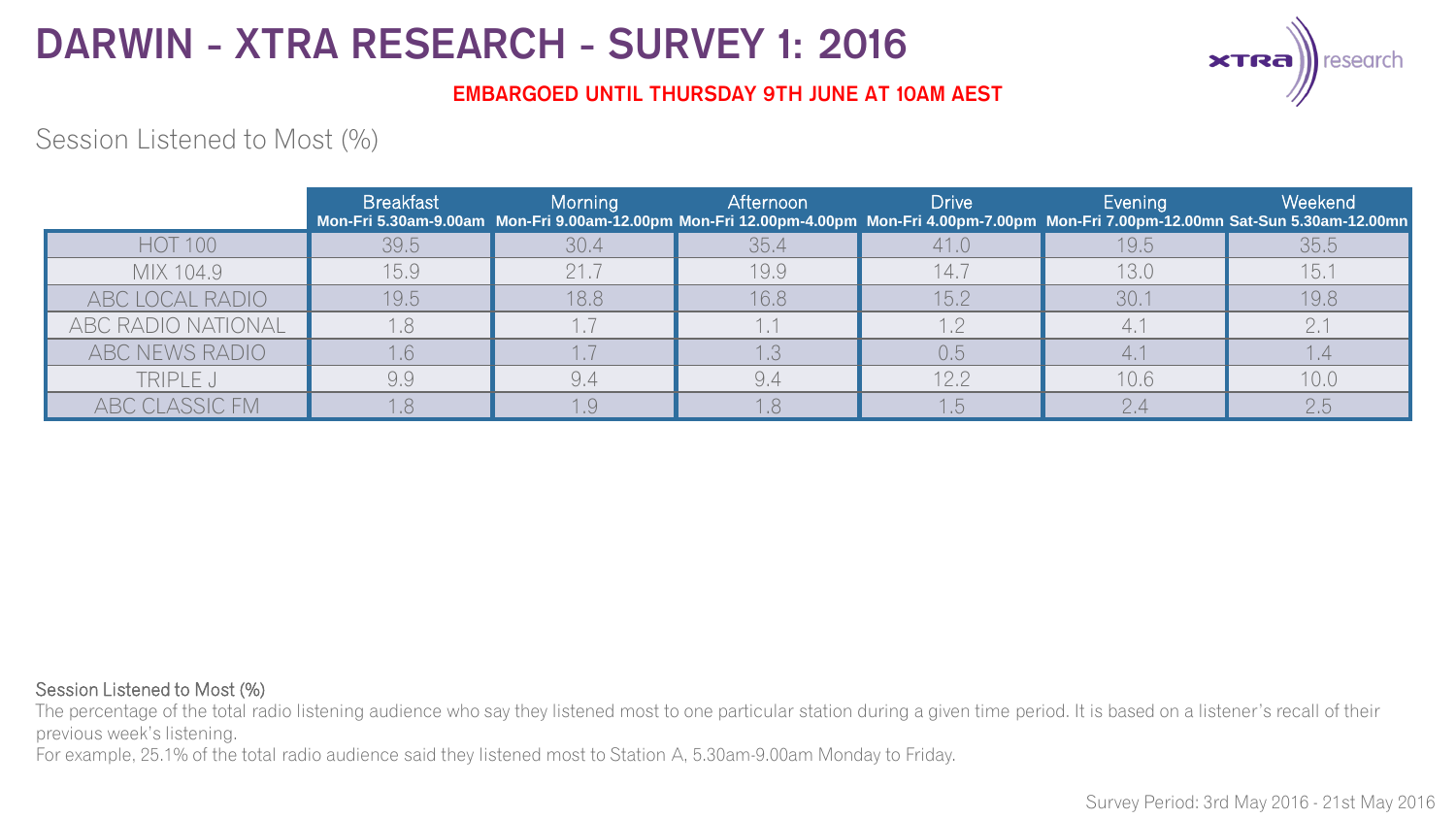

### **EMBARGOED UNTIL THURSDAY 9TH JUNE AT 10AM AEST**

Cumulative Audience (00's) by Demographic, Mon-Sun 5.30am-12midnight

|                    | $10+$           | $10-17$ | 18-24 | 25-39 | 40-54 | 55-64 | $65 +$ |
|--------------------|-----------------|---------|-------|-------|-------|-------|--------|
| <b>HOT 100</b>     | 628             | 112     | 116   | 240   | 113   | 37    |        |
| MIX 104.9          | 440             | 37      | 36    | 126   | 147   | 67    | 26     |
| ABC LOCAL RADIO    | 32 <sup>2</sup> |         |       | 48    | 118   | 79    |        |
| ABC RADIO NATIONAL | 5 <sup>1</sup>  |         |       |       |       | 20    |        |
| ABC NEWS RADIO     | $5-$            |         |       |       |       |       | 15     |
| TRIPLE J           | 183             |         | 30    | 99    | 26    |       |        |
| ABC CLASSIC FM     | b,              |         |       | 12    |       | 16    | 25     |

#### Cumulative Audience (00's)

The total number of different people who listen to a station for at least 8 minutes during any time period, based on a listener's recall of their previous week's listening. For example, Station A has 25,000 unique listeners between 5.30am-12.00mn Monday to Sunday.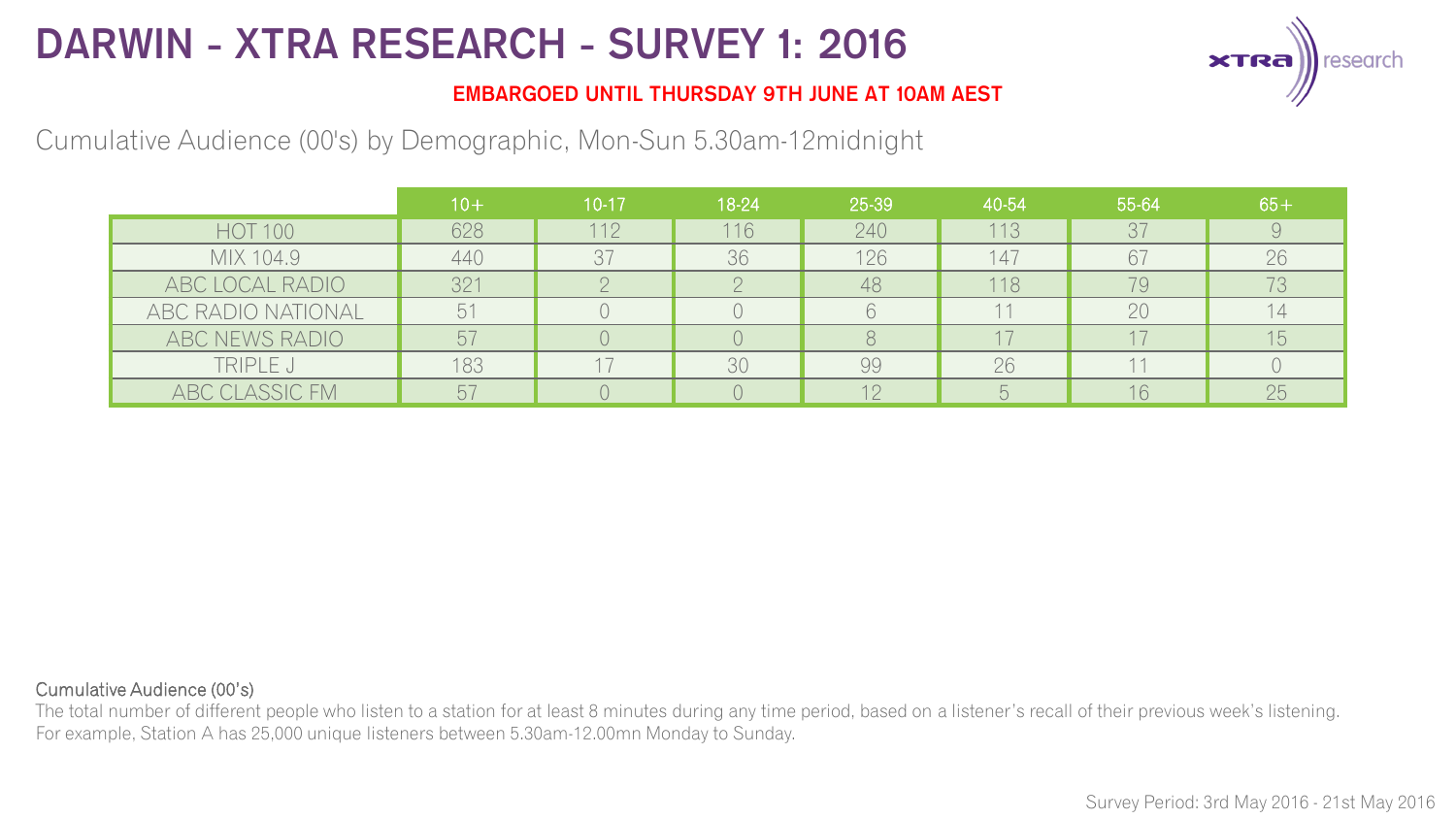

### **EMBARGOED UNTIL THURSDAY 9TH JUNE AT 10AM AEST**

Cumulative Audience (00's) by Session, P10+ [Potential: 1243]

|                    | <b>Breakfast</b> | <b>Morning</b> | Afternoon | <b>Drive</b> | Evening | Weekend<br>Mon-Fri 5.30am-9.00am Mon-Fri 9.00am-12.00pm Mon-Fri 12.00pm-4.00pm Mon-Fri 4.00pm-7.00pm Mon-Fri 7.00pm-12.00mn Sat-Sun 5.30am-12.00mn |
|--------------------|------------------|----------------|-----------|--------------|---------|----------------------------------------------------------------------------------------------------------------------------------------------------|
| <b>HOT 100</b>     | 518              | 238            | 305       | 445          | 50      | 387                                                                                                                                                |
| MIX 104.9          | 314              | 208            | 221       | 256          | 39      | 241                                                                                                                                                |
| ABC LOCAL RADIO    | 261              | 152            | 154       |              | 62      | 220                                                                                                                                                |
| ABC RADIO NATIONAL | 28               |                |           |              |         |                                                                                                                                                    |
| ABC NEWS RADIO     | 34               | 23             | 25        | 23           |         | 33                                                                                                                                                 |
| TRIPLE J           | 140              | 76             | 87        | 149          | 26      | 120                                                                                                                                                |
| ABC CLASSIC FM     |                  |                |           | 28           |         |                                                                                                                                                    |

#### Cumulative Audience (00's)

The total number of different people who listen to a station for at least 8 minutes during any time period, based on a listener's recall of their previous week's listening. For example, Station A has 25,000 unique listeners between 5.30am-12.00mn Monday to Sunday.